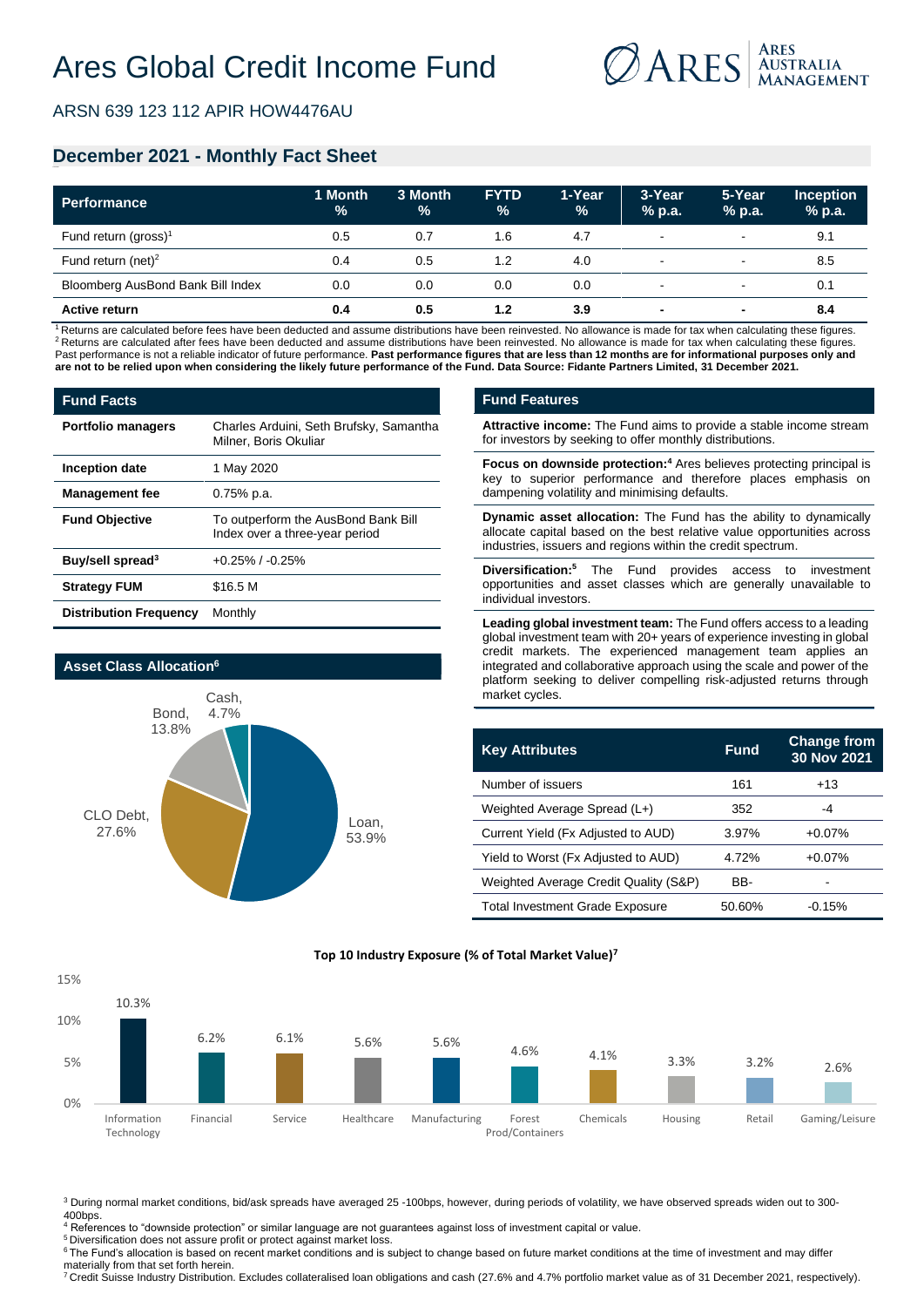

## **Market Commentary**

Global leveraged credit markets rallied during the month of December as recovery enthusiasm and record corporate profits overshadowed investor concerns surrounding persistent supply chain issues and the rapid spread of the Omicron variant.

Despite hawkish remarks from the US Federal Reserve indicating three rate hikes in 2022, high yield bonds generated their strongest performance of 2021, returning 1.88%<sup>(1)</sup> in December, outperforming U.S. loans by the widest margin for the year. U.S. high yield primary market activity experienced its lightest volume in 2021 amid recent volatility in yields, with only 20 bonds pricing for \$10.7 billion over the course of the month. Meanwhile, U.S. high yield funds reported inflows of \$3.8 billion in December, (2)

U.S. leveraged loans posted their third highest monthly performance of 2021, returning 0.63%(3) in December following a setback in November. Loan primary market activity also generated its lightest volume in 2021, with \$27.6 billion of loans pricing over the course of December, following \$74.8 billion in November. Notably, thirteen offerings linked to the Secured Overnight Financing Rate (SOFR) priced for \$7.1 billion during the month, compared to eleven SOFR-linked deals in November. Meanwhile, demand for loans remained robust with \$2.2 billion of retail inflows against the backdrop of rising interest rate risk.<sup>(2)</sup> Similarly, U.S. CLO debt securities delivered modest returns in December with all ratings tranches generating gains.<sup>(4)</sup> CLO market conditions remain supportive amid strong fundamentals, expectations for a benign corporate default outlook, and robust demand for higher beta, lower duration assets. Despite moderating loan issuance during December, U.S. CLO markets had their most active year on record for CLO origination in 2021. U.S. CLO issuance totaled \$186.7 billion, while refinancings and resets totaled  $$250.88$  billion<sup>(5)</sup> for the year.

Conversely, U.S. investment grade bonds underperformed riskier assets, returning -0.26%<sup>(6)</sup> in December, as heavy supply and a slowdown in demand following hawkish remarks from the Federal Reserve weighed on performance for the asset class.

December marked the strongest monthly performance in 2021 for European high yield bonds, and nine consecutive months of positive total returns for European leveraged loans, despite partial and full lockdowns across the continent amid the recent pickup in Covid-19 cases. European high yield bonds and leveraged loans returned  $0.86\%$ <sup>(7)</sup> and  $0.42\%$ <sup>(8)</sup> for the month, respectively. Relatively dovish remarks from the European Central Bank, improving corporate earnings and a low default outlook provided a positive technical backdrop in the asset classes.

## **Market Outlook**

During December, we observed increased volatility in the markets as fears around the Omicron variant and its unknown characteristics created investor uncertainty. However, these fears were quickly assuaged, and U.S high yield and leveraged loan prices bounced back alongside equities in the largest price increase of the year. This intermittent volatility is characteristic of what we expect to see as we move into 2022, with one-off events that may impact the markets, such as actions from central banks, midterm elections in the U.S., geopolitical events and the emergence of new variants. In parallel, we also expect increased dispersion in the credit markets as these macroeconomic headwinds impact some businesses and sectors more than others. Consequently, we believe market participants will differentiate between these "winners" and "losers," similar to 2019, with fundamentals impacting performance more than liquidity conditions. Rising inflation and continued supply chain issues have also persisted, contributing to single-name dispersion as some businesses will be able to pass through increased costs or weather these issues, while others will not.

As a result, alpha generation will largely be determined by avoiding these underperforming credits and picking the outperformers, which underscores the importance of active portfolio management. We believe that Ares is well-positioned to navigate these environments where alpha is generated by strong credit selection due to our global platform, cycle-tested team and fundamental, bottom-up investment process.

# **Fund Commentary**

The Ares Global Credit Income Fund ("the Fund") delivered positive returns in December, benefitting from the rebound across leveraged credit markets. All of the Fund's underlying asset categories were positive contributors to returns, with the primary driver of performance being its exposure to bank loans, which benefited from a supportive technical environment. Specifically, performance for the Fund was driven by the Single-B rated cohort, as lower quality, shorter duration loans outperformed investment grade assets. Moreover, the Fund's exposure to high yield bonds was accretive to performance amid the year-end risk rally, as was the Fund's CLO debt exposure owing to supportive CLO market conditions.

In terms of portfolio positioning, during December we took profits on certain Double-B rated bonds and IG-rated CLO debt securities and rotated into Single-B rated loans. With the outlook of a higher rate environment ahead, we continue to increase our exposure to the loan asset class, which continues to benefit from robust demand for floating rate assets as inflation and central bank policy response remain at the forefront of investor concerns. Within the loan allocation, we remain overweight the Single-B rated cohort and focused on new issue loans with the London Inter-Bank Offered Rate (LIBOR)/SOFR floors. Within the portfolio's bond allocation, we believe there will be opportunities to tactically capitalize on periods of volatility around rate hikes during 2022 and plan to repurchase certain higher quality names as they become oversold. Within the Fund's structured credit allocation, we continue to favor transactions with high quality underlying portfolios and ample time remaining in their reinvestment periods. To minimize risk associated with potential spread widening, we have focused recent purchases on Triple-B rated CLO debt securities that exhibit below-market spread duration. From a sector respective, we continue to be overweight technology, packaging and healthcare and underweight sectors and credits that may be susceptible to inflationary pressures.

Looking ahead, we remain modestly overweight credit risk and underweight duration against an expected backdrop of low default rates and higher interest rates in the months ahead. We are constructive on credit heading into 2022 as we expect strengthening fundamentals and ample cash balances to continue to drive a supportive technical backdrop. We are closely monitoring the impact of central bank actions, midterm elections in the U.S., geopolitical events, and the emergence of new variants. We expect increased dispersion in the credit markets as these macroeconomic headwinds impact certain businesses and sectors more than others. Overall, we believe credit selection and active portfolio management will continue to be paramount in 2022. As a result, we view the Fund to be well-positioned to deliver attractive returns in 2022 due to our disciplined investment process rooted in fundamental credit selection, relative value analysis, and rigorous risk management.

As of 31 December 2021. Sources: (1) ICE BofA US High Yield Index "H0A0", (2) JPM, (3) Credit Suisse Leveraged Loan Index "CSLLI", (4) CLOIE,<br>(5) LCD, (6) Bloomberg Barclays U.S. Aggregate Bond Index, (7) ICE BofA European Credit Suisse Western European Leveraged Loan Index Hedged to EUR.